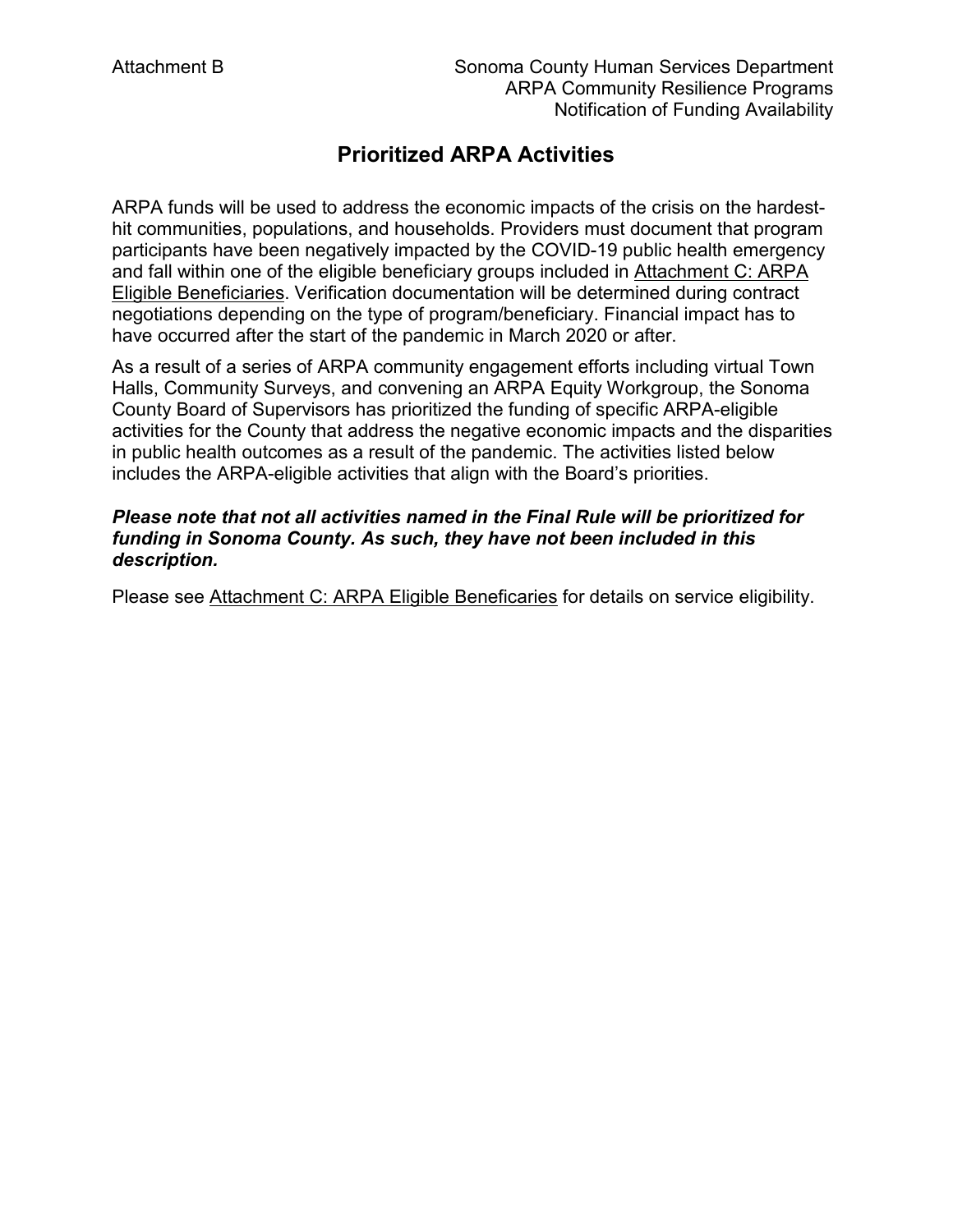l

## **I. Households and Communities**

#### **A. Assistance to Households/Basic Needs**

- *Impacted* Households are eligible for the following activities/services:
	- Food assistance
	- Emergency assistance for pressing needs: burials, home repairs, weatherization, or other needs
	- and additional financial supports as needed • Financial Assistance, including childcare subsidies; Universal Basic Income;
	- Survivor's benefits, including survivor's benefits to surviving family members of individuals who have died from COVID-19, including cash assistance to widows, widowers, or dependents

#### **B. Childcare and Childcare Facilities**

- *Impacted* Households and Communities are eligible for the following activities/services:
	- Promoting healthy childhood environments: Childcare and Early Learning
		- new or expanded services, increasing access to services, efforts to bolster, support, or preserve existing providers and services, and similar activities
		- $\circ$  improvements to or new construction of childcare, daycare, and early learning facilities
	- Assistance to Workers [in the childcare field]
		- services like job training to accelerate rehiring of unemployed workers
		- combined education and on-the-job training programs, or job training to accelerate rehiring
- *Disproportionately* Impacted Households and Communities are eligible for all activites/services listed above, as well as:
	- Building strong, healthy communities through investments in neighborhoods
		- *Vacant or abandoned properties* [for development of new childcare facilities][1](#page-1-0)

<span id="page-1-0"></span> of the pandemic on disproportionately impacted households or communities. Eligible activities include: <sup>1</sup>Certain services for vacant or abandoned properties are eligible to address negative economic impacts Rehabilitation, renovation, maintenance, or costs to secure vacant or abandoned properties to reduce their negative impact; Costs associated with acquiring and securing legal title of vacant or abandoned properties and other costs to position the property for current or future productive use; Removal and remediation of environmental contaminants or hazards from vacant or abandoned properties, when conducted in compliance with applicable environmental laws or regulations; Inspection fees and other administrative costs incurred to ensure compliance with applicable environmental laws and regulations for demolition, or other remediation activities.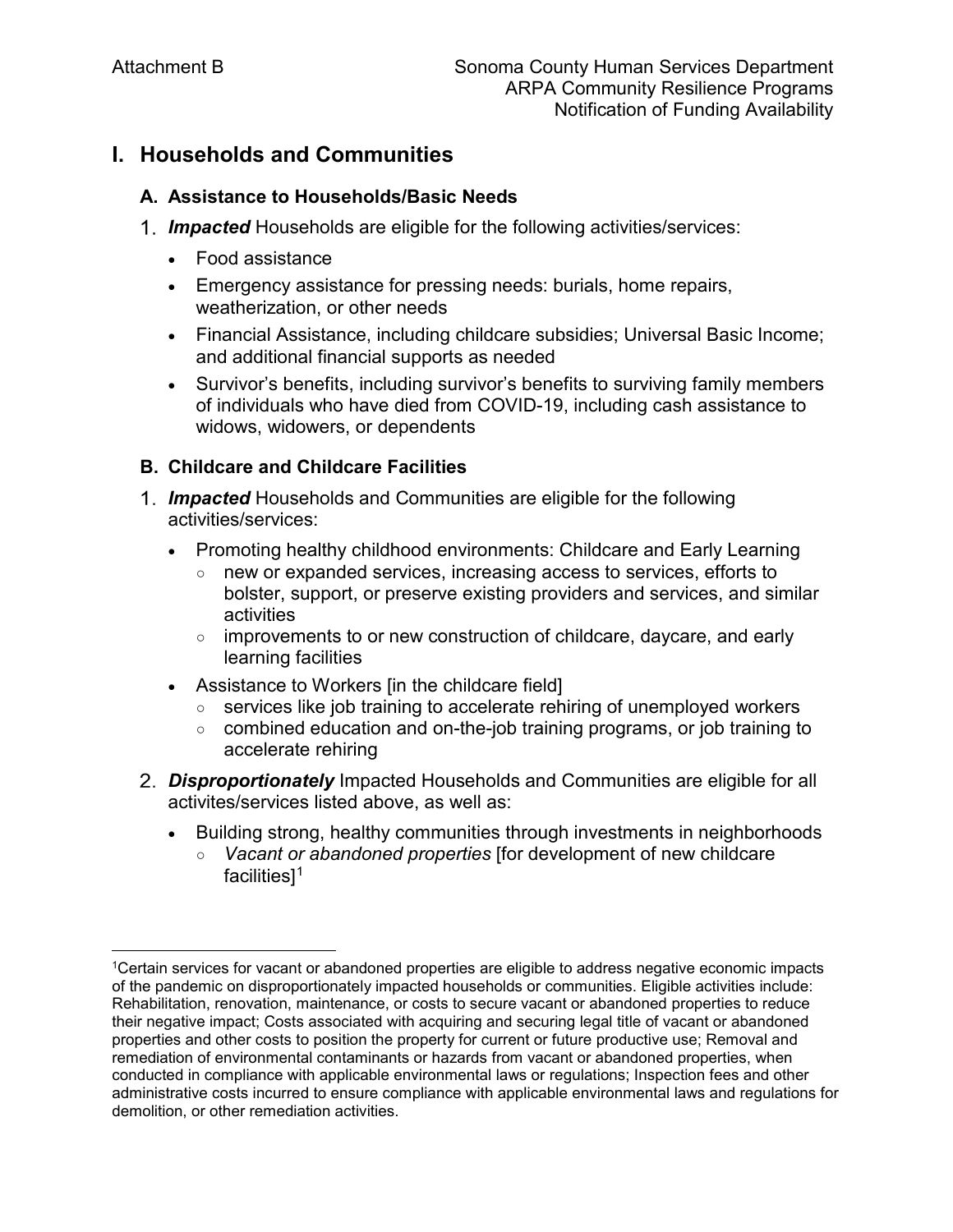$\overline{\phantom{a}}$ 

### **C. Educational Disparities**

- *Impacted* Households and Communities are eligible for the following activities/services:
	- Internet access or digital literacy assistance [for students] $2$
	- Addressing the impacts of lost instructional time<sup>3</sup>
		- strategies for addressing lost instructional time. ○ high-quality tutoring and other extended learning opportunities, providing differentiated instruction, implementing activities to meet the comprehensive needs of students, expanding and improving language access for parents and families, providing information and assistance to parents and families on how they can effectively support students, including in a distance learning environment, improving student engagement in distance education, and administering and using highquality assessments to assess students' academic progress, among others. In designing services under this eligible use, sub-recipients may wish to reference guidance from the Department of Education on
- *Disproportionately* Impacted*<sup>4</sup>*Households and Communities are eligible for all activites/services listed above, as well as:
	- Addressing educational disparities addressing educational disparities exacerbated by COVID-19, including but not limited to: increasing resources for high-poverty school districts, educational services like tutoring or afterschool programs, summer education and enrichment programs, and supports for students' social, emotional, and mental health needs<sup>5</sup>.
	- Equitable and adequate school funding; access to a well-rounded education; well-prepared, effective, and diverse educators and staff; and integrated support services.

### **D. Community Health Workers & Public Benefits Navigators**

- *Impacted* Households are eligible for the following activities/services:
	- Assistance accessing or applying for public benefits or services
		- with navigating and applying for available federal, state, and local public ○ public benefits navigators, like Promotores, to assist community members

 where available, digital literacy programs, or programs that provide devices and equipment to access the 3 When providing services to address lost instructional time, *recipients may presume that any K-12*   $2$  Can include a wide range of programs and services to expand internet access and digital literacy, such as subsidies for the cost of internet service, other programs that support adoption of internet service internet (e.g., programs that provide equipment like tablets, computers, or routers) to households *student who lost access to in-person instruction for a significant period of time has been impacted by the pandemic and is thus eligible for responsive services* 

 4 See Attachment C – ARPA Eligible Beneficiaries for Title 1 School eligibility

 $^{\rm 5}$  When providing behavioral health services, recipients may presume that the general public was impacted by the pandemic and provide behavioral health services to members of the general public, *including children and youth in school*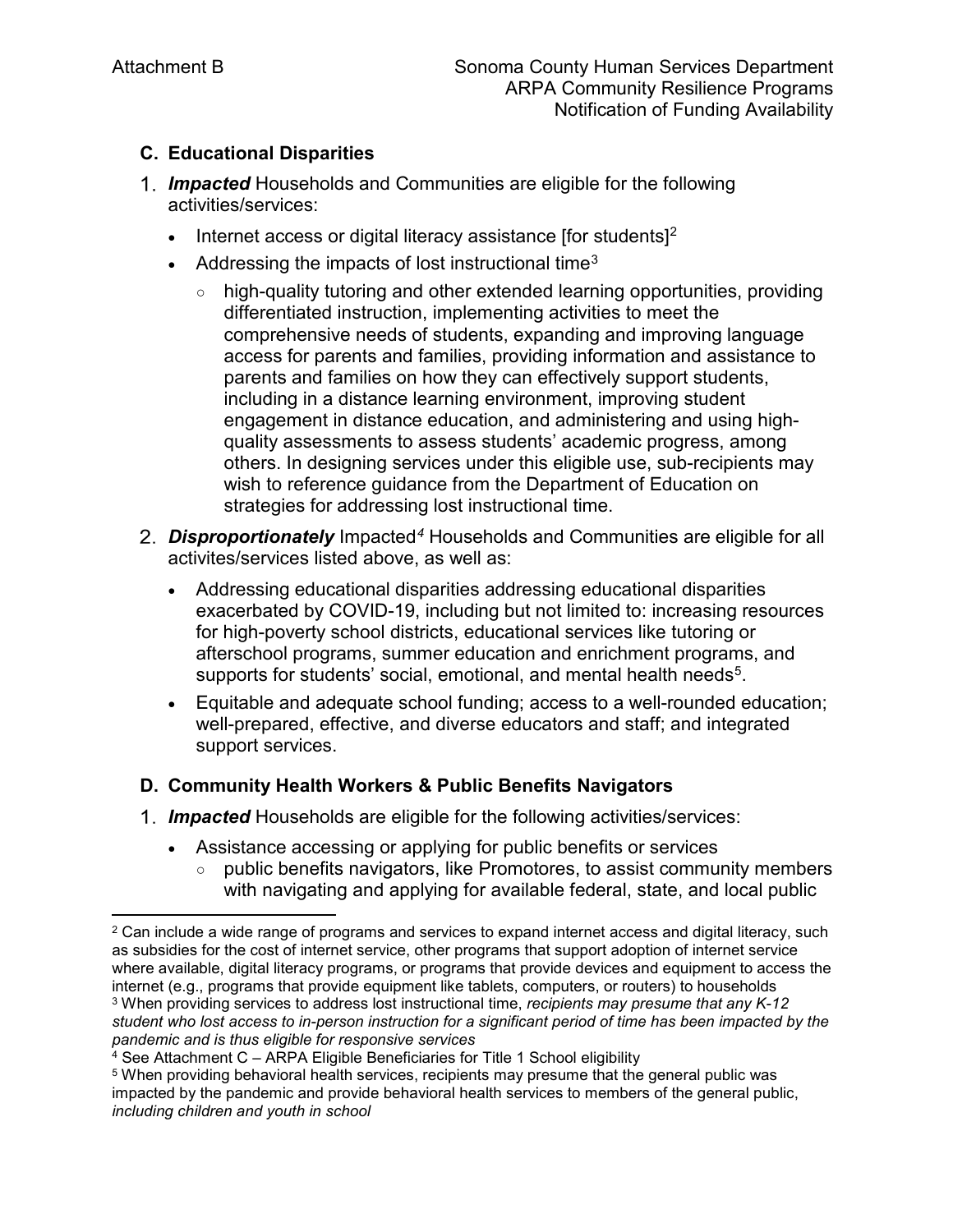benefits or services.

- $\circ$  outreach efforts to increase uptake of the Child Tax Credit.
- programs or services to increase awareness and uptake of assistance programs

*Disproportionately* Impacted Households are eligible for all activites/services listed above, as well as:

- Addressing health disparities
	- Community health workers and public benefits navigators, like Promotores

### **E. Housing and Shelter**

- *Impacted* Households are eligible for the following activities/services:
	- Emergency housing assistance, including:
		- housing stability services that enable eligible households to maintain or obtain housing, including counseling and legal aid
		- rent, rental arrears, utility costs or arrears reasonable accrued late fees, mortgage payment assistance, financial assistance to allow a homeowner to reinstate a mortgage or to pay other housing-related costs related to a period of forbearance, delinquency, or default, mortgage principal reduction, facilitating mortgage interest rate reductions, counseling to prevent foreclosure or displacement, relocation expenses following eviction or foreclosure
		- assistance to households for delinquent property taxes, for example to prevent tax foreclosures on homes
		- direct or bulk payments to utility providers to facilitate utility assistance to multiple consumers at once, so long as the payments offset customer balances and therefore provide assistance to households
		- emergency assistance for individuals experiencing homelessness, either individual-level assistance or assistance for groups of individuals
		- transitional shelters

l

- Promoting long-term housing security: affordable housing and homelessness
- *Disproportionately* Impacted Households are eligible for all activites/services listed above, as well as:
	- Housing vouchers and assistance relocating
		- housing vouchers, residential counseling, or housing navigation assistance to facilitate household moves to neighborhoods with high levels of economic opportunity and mobility for low-income residents
	- Building strong, healthy communities through investments in neighborhoods  $\circ$  Vacant or abandoned properties [for development of housing]<sup>6</sup>

<sup>&</sup>lt;sup>6</sup> Certain services for vacant or abandoned properties are eligible to address negative economic impacts of the pandemic on disproportionately impacted households or communities. Eligible activities include: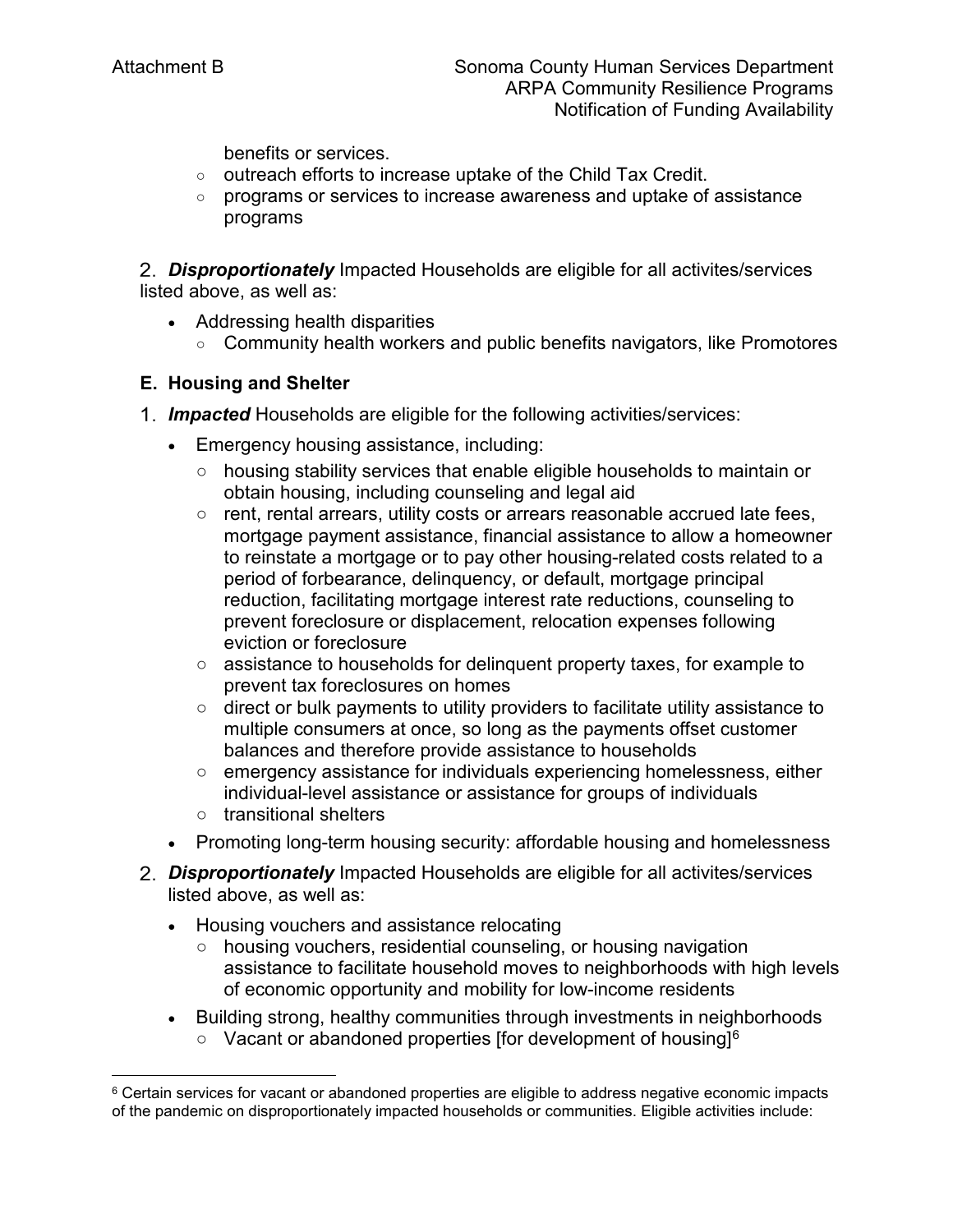### **F. Mental Health7 Services**

- Respond to increased rates of behavioral health challenges at a population or individual level
- Respond to new behavioral health challenges or exacerbation of pre-existing challenges, including new barriers to accessing treatment
- Services across the continuum of care
- Services for special populations
- Programs or services to support equitable access to services and reduce racial, ethnic, or socioeconomic disparities in access to high-quality treatment.
- Funds may be used to respond to opioid use disorder and prevent overdose mortality
- Behavioral health facilities and equipment

### **G. Assistance to Workers**

- for economic advancement, such as higher wages or more opportunities for • Job training or other types of assistance to individuals that are currently employed but are seeking to move to a job that provides better opportunities career advancement.
- listed above, as well as: *Unemployed and Underemployed Workers* are eligible for activites/services
	- Services like job training to accelerate rehiring of unemployed workers
	- • Other efforts to accelerate rehiring and thus reduce unemployment, such as childcare assistance, assistance with transportation to and from a jobsite or interview, and incentives for newly employed workers, as well as assistance to unemployed workers seeking to start small businesses.
	- • Public jobs programs, subsidized employment, combined education and on- negative economic or public health impacts experienced due to a worker's the-job training programs, or job training to accelerate rehiring or address occupation or level of training.
	- Combined education and on-the-job training programs, or job training to accelerate rehiring.

l

Rehabilitation, renovation, maintenance, or costs to secure vacant or abandoned properties to reduce their negative impact; Costs associated with acquiring and securing legal title of vacant or abandoned properties and other costs to position the property for current or future productive use; Removal and remediation of environmental contaminants or hazards from vacant or abandoned properties, when conducted in compliance with applicable environmental laws or regulations; Inspection fees and other administrative costs incurred to ensure compliance with applicable environmental laws and regulations for demolition, or other remediation activities.

<sup>7</sup> Impacted population is identified as the general public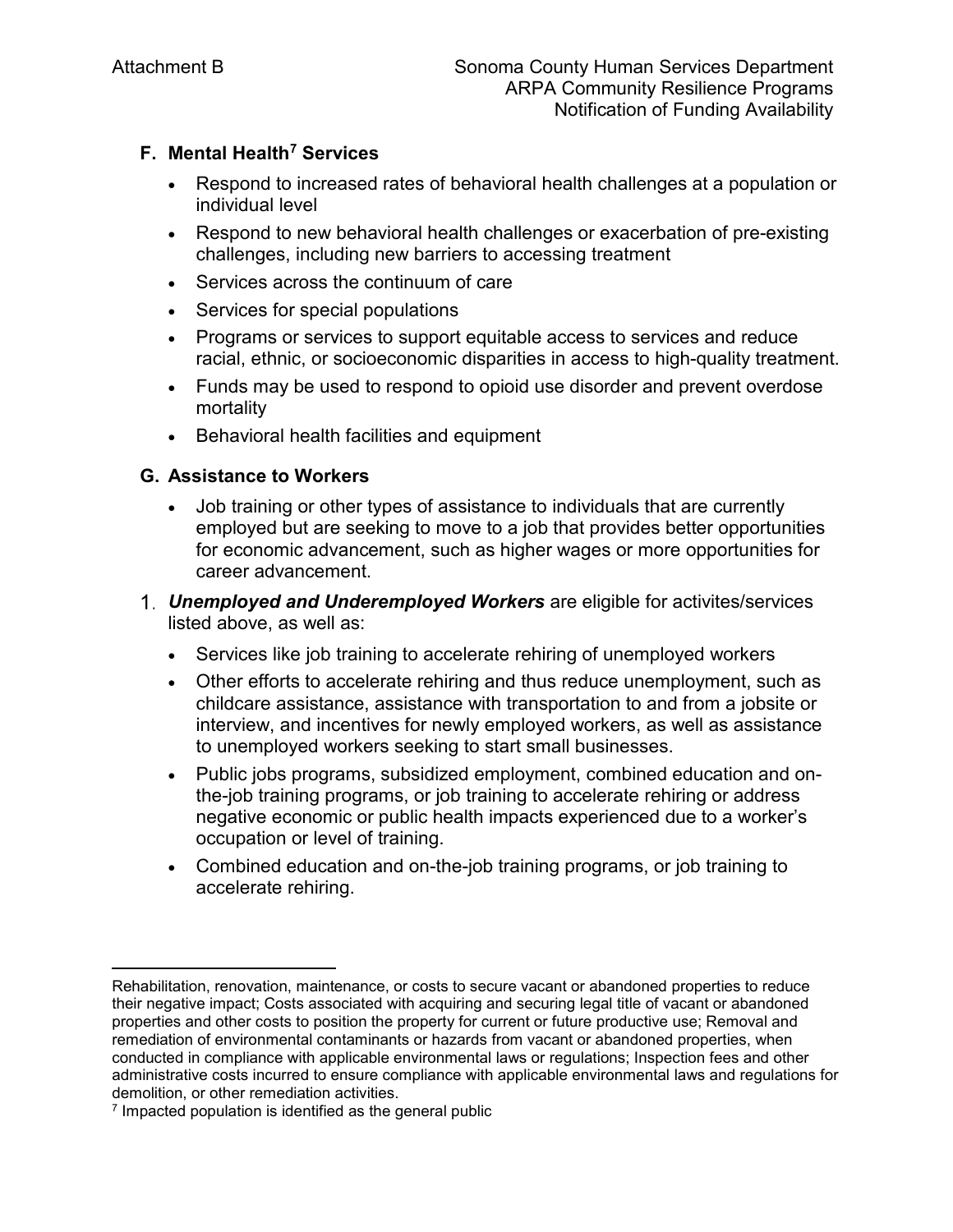## **II. Small Businesses & Nonprofits**

- *Impacted* Small Businesses are eligible for the following activities/services:
	- • Grants to mitigate financial hardship such as declines in revenues or impacts of periods of business closure, for example by supporting payroll and benefits costs, costs to retain employees, mortgage, rent, or utilities costs, and other operating costs.
	- tactics. • Grants, or in-kind assistance to implement COVID-19 prevention or mitigation
	- • Technical assistance, counseling, or other services to assist with business planning needs.
	- business due to the pandemic or if particular small businesses or • Identify and respond to a negative economic impact of COVID-19 on new small business startups or microbusinesses; for example, if small business startups or microbusinesses in a locality faced greater difficulty accessing credit than prior to the pandemic or faced increased costs to starting the microbusinesses had lost expected startup capital due to the pandemic.
	- Provide job training for unemployed individuals. Support small business startups, microbusinesses, and individuals seeking to start small or microbusinesses.
- *Disproportionately* Impacted Small Businesses are eligible for all activites/services listed above, as well as:
	- Certain capital investments, such as rehabilitation of commercial properties, storefront improvements, and façade improvements. Sub-recipients may also provide disproportionately impacted microbusinesses additional support to operate the business, including financial, childcare, and transportation supports.
	- • Technical assistance, business incubators, and grants for start-ups or expansion costs for disproportionately impacted small businesses. Note that some of these types of assistance are similar to those eligible to respond to small businesses that experienced a negative economic impact ("impacted" small businesses). However, because some small businesses were disproportionately impacted, these eligible uses can be provided to those businesses without any specific assessment of whether they individually experienced negative economic impacts or disproportionate impacts due to the pandemic.
	- Building strong, healthy communities through investments in neighborhoods
		- $\circ$  Vacant or abandoned properties [for development of new business]<sup>8</sup>

<span id="page-5-0"></span>l of the pandemic on disproportionately impacted households or communities. Eligible activities include: <sup>8</sup> Certain services for vacant or abandoned properties are eligible to address negative economic impacts Rehabilitation, renovation, maintenance, or costs to secure vacant or abandoned properties to reduce their negative impact; Costs associated with acquiring and securing legal title of vacant or abandoned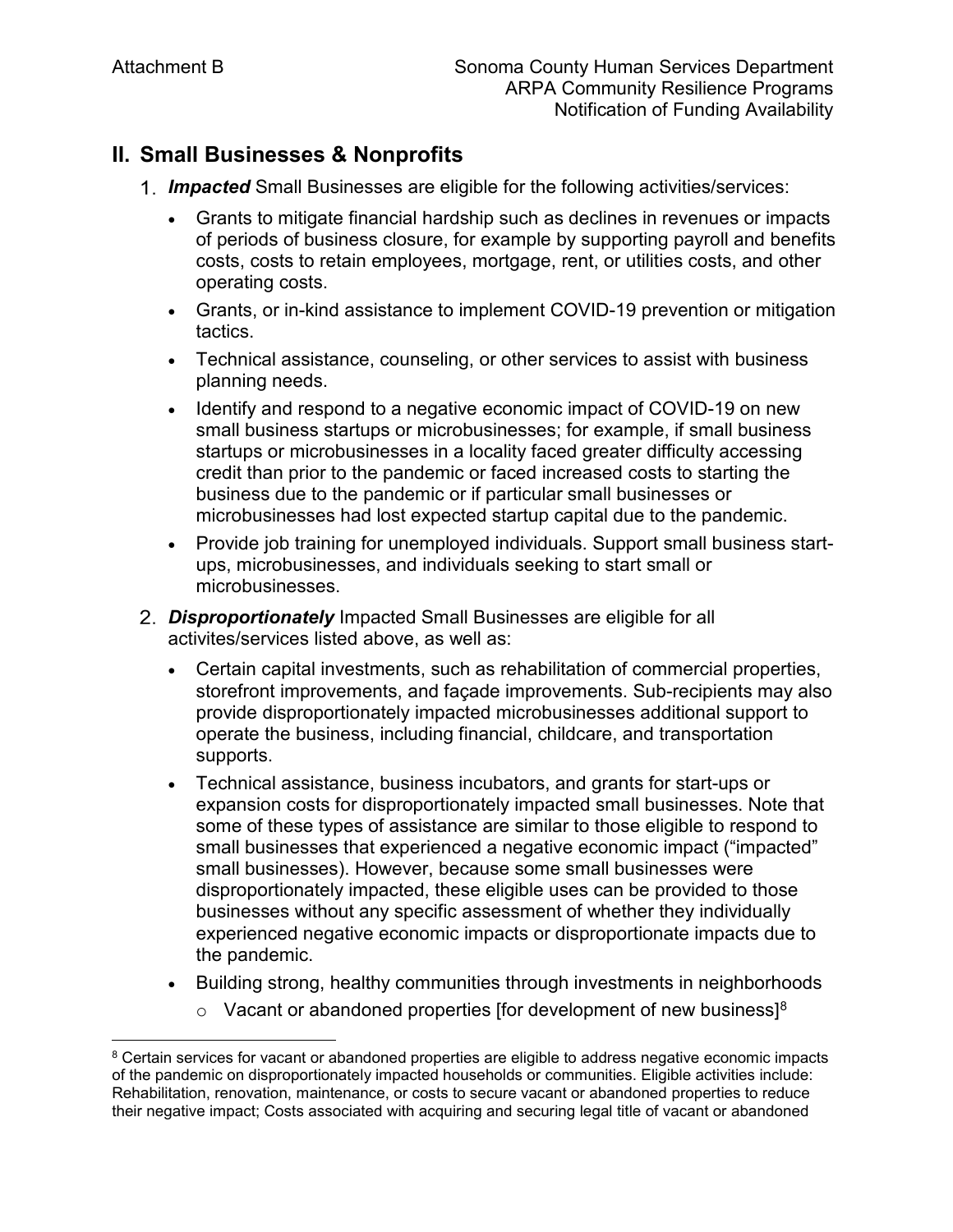- *Impacted* Nonprofits are eligible for the following activities/services:
	- • direct assistance to nonprofits if the nonprofit has experienced a public health or negative economic impact as a result of the pandemic<sup>[9](#page-6-0)</sup>.
	- A sub-recipient may identify a negative economic impact experienced by a nonprofit, or class of nonprofits, and design and implement a response to that negative economic impact.
- *Disproportionately* Impacted Nonprofits are eligible for all activites/services listed above, as well as:
	- impact.<sup>[10](#page-6-1)</sup> • A sub-recipient may also identify a class of nonprofits that have been disproportionately impacted by the public health emergency and design and implement a program that responds to the source of that disproportionate
	- Building strong, healthy communities through investments in neighborhoods  $\circ$  Vacant or abandoned properties [for development of new business].<sup>11</sup>

# **III. Premium Pay**

 $\overline{\phantom{a}}$ 

The County is seeking an organization/agency to oversee distribution of Premium Pay. Premium Pay will not be distributed to individual organizations/agencies through this NOFA.

properties and other costs to position the property for current or future productive use; Removal and remediation of environmental contaminants or hazards from vacant or abandoned properties, when conducted in compliance with applicable environmental laws or regulations; Inspection fees and other administrative costs incurred to ensure compliance with applicable environmental laws and regulations for demolition, or other remediation activities.

<span id="page-6-0"></span> $^9$  For example, if a nonprofit organization experienced impacts like decreased revenues or increased costs (e.g., through reduced contributions or uncompensated increases in service need), and a subrecipient provides funds to address that impact, then it is providing direct assistance to the nonprofit as a beneficiary under Subsection (c)(1) of Sections 602 and 603. Direct assistance may take the form of grants, in-kind assistance, technical assistance, or other services that respond to the negative economic impacts of the COVID-19 public health emergency.

<span id="page-6-1"></span> then design an intervention to assist those nonprofits in adapting their programming (e.g., to outdoor or  $10$  For example, a recipient may determine that nonprofits offering after-school programs were disproportionately impacted by the pandemic due to the previous in-person, indoors nature of the work and the nonprofits' reliance on fees received for services (e.g., attendance fees). The sub-recipient might online venues), their revenue structure (e.g., adapting the fee for service structure or developing expertise in digital donation campaigns), or both.

<span id="page-6-2"></span> of the pandemic on disproportionately impacted households or communities. Eligible activities include: <sup>11</sup> Certain services for vacant or abandoned properties are eligible to address negative economic impacts Rehabilitation, renovation, maintenance, or costs to secure vacant or abandoned properties to reduce their negative impact; Costs associated with acquiring and securing legal title of vacant or abandoned properties and other costs to position the property for current or future productive use; Removal and remediation of environmental contaminants or hazards from vacant or abandoned properties, when conducted in compliance with applicable environmental laws or regulations; Inspection fees and other administrative costs incurred to ensure compliance with applicable environmental laws and regulations for demolition, or other remediation activities.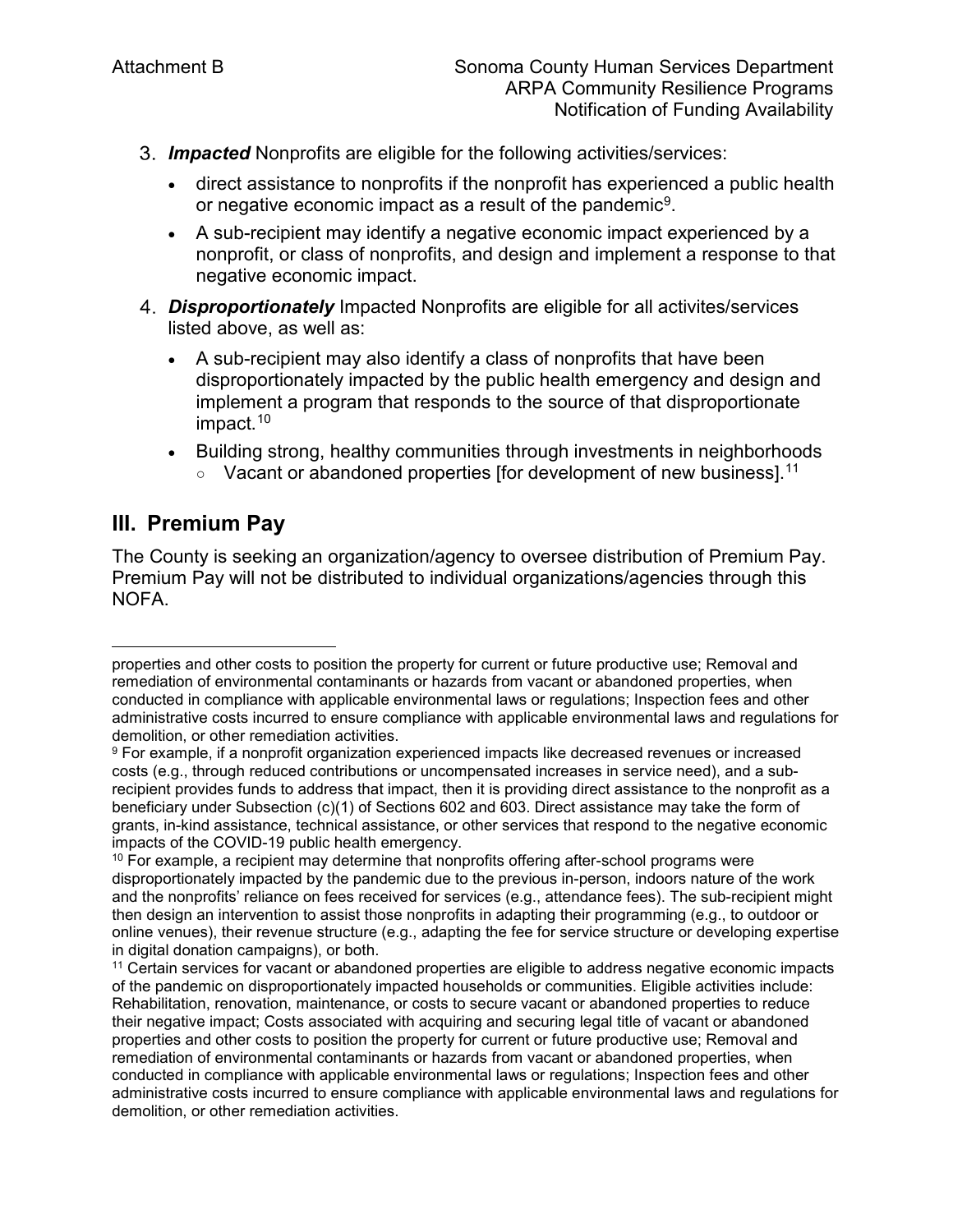*Premium pay* means an amount of up to \$13 per hour that is paid to an eligible worker, in addition to wages or remuneration the eligible worker otherwise receives, for all work performed by the eligible worker during the COVID-19 public health emergency. Such amount may not exceed \$25,000 in total over the period of performance with respect to any single eligible worker. Premium pay may be awarded to non-hourly and part-time eligible workers performing essential work. Premium pay will be considered to be in addition to wages or remuneration the eligible worker otherwise receives if, as measured on an hourly rate, the premium pay is:

 remuneration equal to the sum of all wages and remuneration previously received plus up to \$13 per hour with no reduction, substitution, offset, or other diminishment remuneration, with no reduction, substitution, offset, or other diminishment of the (1) With regard to work that the eligible worker previously performed, pay and of the eligible worker's previous, current, or prospective wages or remuneration; or (2) With regard to work that the eligible worker continues to perform, pay of up to \$13 per hour that is in addition to the eligible worker's regular rate of wages or worker's current and prospective wages or remuneration.

*Eligible workers* means workers needed to maintain continuity of operations of essential critical infrastructure sectors, including health care; emergency response; sanitation, disinfection, and cleaning work; maintenance work; grocery stores, restaurants, food production, and food delivery; pharmacy; biomedical research; behavioral health work; medical testing and diagnostics; home- and community-based health care or assistance with activities of daily living; family or childcare; social services work; public health work; vital services to Tribes; any work performed by an employee of a State, local, or Tribal government; educational work, school nutrition work, and other work required to operate a school facility; laundry work; elections work; solid waste or hazardous materials management, response, and cleanup work; work requiring physical interaction with patients; dental care work; transportation and warehousing; work at hotel and commercial lodging facilities that are used for COVID-19 mitigation and containment; work in a mortuary; and work in critical clinical research, development, and testing necessary for COVID-19 response.

#### *Essential work* means work that:

(1) Is not performed while teleworking from a residence; and

(2) Involves:

(i) Regular in-person interactions with patients, the public, or coworkers of the individual that is performing the work; or

(ii) Regular physical handling of items that were handled by, or are to be handled by patients, the public, or coworkers of the individual that is performing the work.